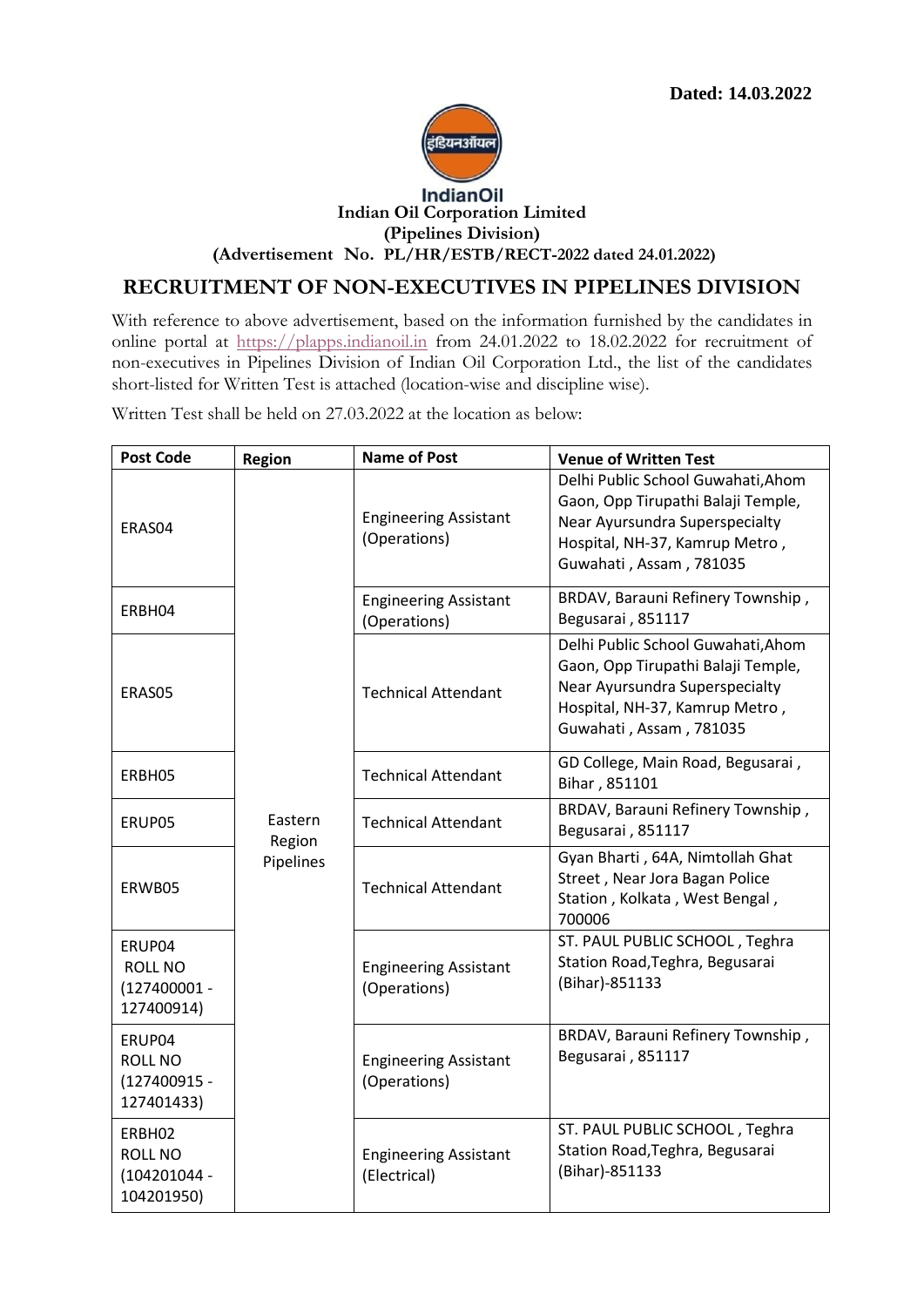| ERBH02<br>ROLL NO<br>$(104200001 -$<br>104200467) |                                 | <b>Engineering Assistant</b><br>(Electrical) | BRDAV, Barauni Refinery Township,<br>Begusarai, 851117                                                            |
|---------------------------------------------------|---------------------------------|----------------------------------------------|-------------------------------------------------------------------------------------------------------------------|
| ERBH02<br>ROLL NO<br>NO(104200468<br>$-104201043$ |                                 | <b>Engineering Assistant</b><br>(Electrical) | Kendriya Vidyalaya No.-2, IOCL<br>Barauni Refinery Township, Begusarai<br>,851117                                 |
| ERJH02                                            |                                 | <b>Engineering Assistant</b><br>(Electrical) | BRDAV, Barauni Refinery Township,<br>Begusarai, 851117                                                            |
| ERBH01<br>ROLL NO<br>$(104100001 -$<br>104100906) |                                 | <b>Engineering Assistant</b><br>(Mechanical) | ST. PAUL PUBLIC SCHOOL, Teghra<br>Station Road, Teghra, Begusarai<br>(Bihar)-851133                               |
| ERBH01<br>ROLL NO<br>(104100907-<br>104101099)    |                                 | <b>Engineering Assistant</b><br>(Mechanical) | BRDAV, Barauni Refinery Township,<br>Begusarai, 851117                                                            |
| ERBH01<br>ROLL NO<br>104101100-<br>104201043)     |                                 | <b>Engineering Assistant</b><br>(Mechanical) | Kendriya Vidyalaya No.-2, IOCL<br>Barauni Refinery Township, Begusarai<br>,851117                                 |
| ERBH03                                            |                                 | <b>Engineering Assistant</b><br>(T&1)        | GD College, Main Road, Begusarai,<br>Bihar, 851101                                                                |
| ERWB03                                            |                                 | <b>Engineering Assistant</b><br>(T&1)        | Gyan Bharti, 64A, Nimtollah Ghat<br>Street, Near Jora Bagan Police<br>Station, Kolkata, West Bengal,<br>700006    |
| NRDL05                                            |                                 | <b>Technical Attendant</b>                   |                                                                                                                   |
| NRHR05                                            |                                 | <b>Technical Attendant</b>                   |                                                                                                                   |
| NRPB05                                            |                                 | <b>Technical Attendant</b>                   |                                                                                                                   |
| NRUP05                                            |                                 | <b>Technical Attendant</b>                   |                                                                                                                   |
| NRPB02                                            | Northern<br>Region<br>Pipelines | <b>Engineering Assistant</b><br>(Electrical) | Arya Senior Secondary School,<br>Opposite Bus Stand, G.T. Road,<br>Panipat, Haryana, 132103                       |
| NRRJ01                                            |                                 | <b>Engineering Assistant</b><br>(Mechanical) |                                                                                                                   |
| NRUP02                                            |                                 | <b>Engineering Assistant</b><br>(Electrical) |                                                                                                                   |
| WRGJ05                                            |                                 | <b>Technical Attendant</b>                   |                                                                                                                   |
| WRRJ05                                            |                                 | <b>Technical Attendant</b>                   | Parul University, P.O: Limda, Tal:<br>Waghodia, Vadodara, Gujarat -                                               |
| WRMP05                                            |                                 | <b>Technical Attendant</b>                   | 391760                                                                                                            |
| WRMH05                                            | Western<br>Region<br>Pipelines  | <b>Technical Attendant</b>                   |                                                                                                                   |
| WRGJ01                                            |                                 | <b>Engineering Assistant</b><br>(Mechanical) |                                                                                                                   |
| WRMH01                                            |                                 | <b>Engineering Assistant</b><br>(Mechanical) |                                                                                                                   |
| WRGJ02                                            |                                 | <b>Engineering Assistant</b><br>(Electrical) | L J Group of Institutes, L J Campus,<br>Near Sarkhej-Sanand Circle, Off. S G<br>Road, Ahmedabad, Gujarat - 382210 |
| WRMH02                                            |                                 | <b>Engineering Assistant</b><br>(Electrical) |                                                                                                                   |
| WRGJ03                                            |                                 | <b>Engineering Assistant</b><br>(T&I)        |                                                                                                                   |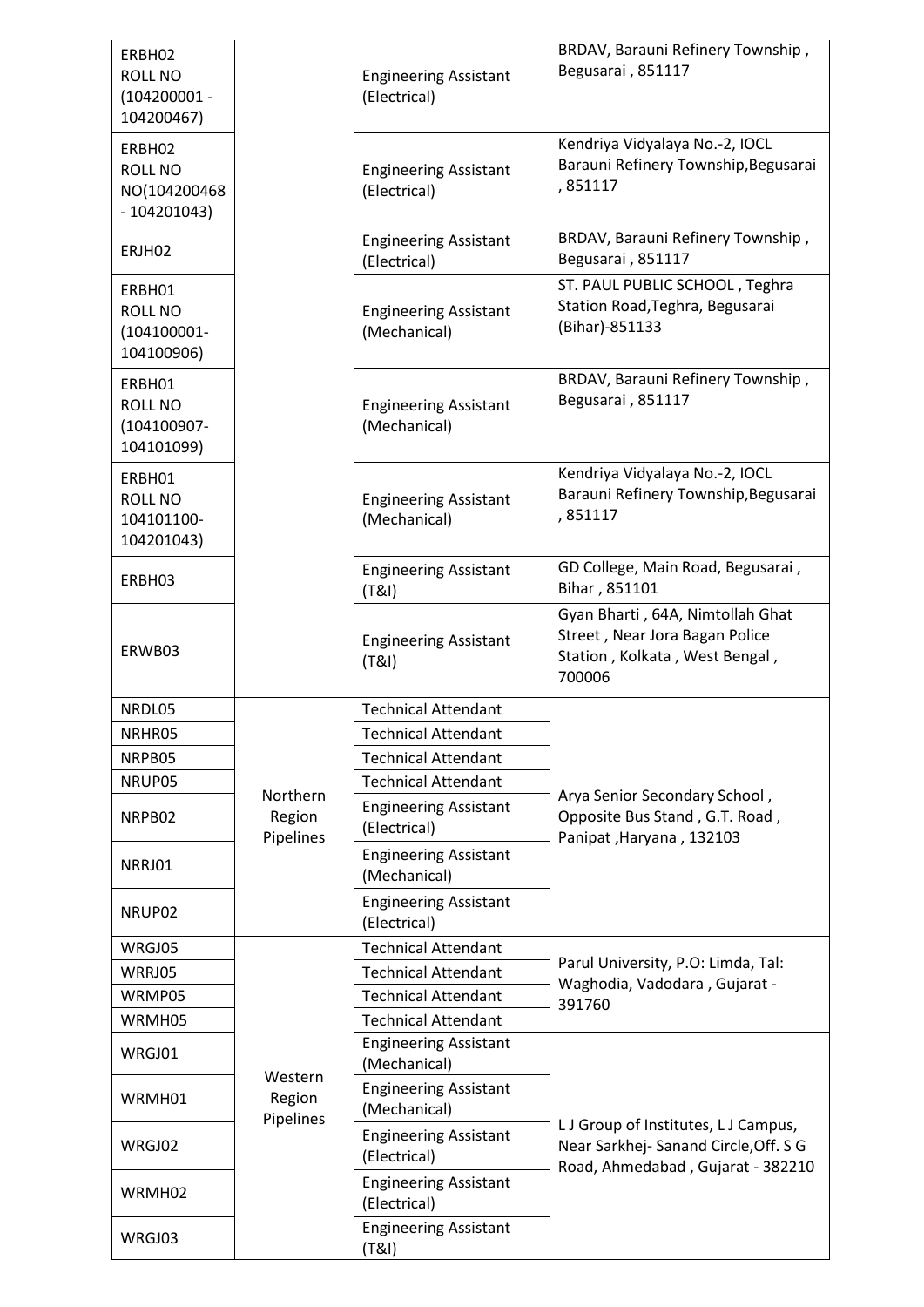| WRRJ03                                               |                                          | <b>Engineering Assistant</b><br>(T&1)        |                                                                                               |
|------------------------------------------------------|------------------------------------------|----------------------------------------------|-----------------------------------------------------------------------------------------------|
| WRMH03                                               |                                          | <b>Engineering Assistant</b><br>(T&1)        |                                                                                               |
| SRTN05                                               | Southern<br>Region<br>Pipelines          | <b>Technical Attendant</b>                   | Stella Maris College (Autonomous),<br>No. 17, Cathedral Road, Chennai,<br>Tamil Nadu - 600086 |
| SRAP05                                               |                                          | <b>Technical Attendant</b>                   |                                                                                               |
| SRTN02                                               |                                          | <b>Engineering Assistant</b><br>(Electrical) |                                                                                               |
| SRTN03                                               |                                          | <b>Engineering Assistant</b><br>(T&1)        |                                                                                               |
| SEAP01                                               |                                          | <b>Engineering Assistant</b><br>(Mechanical) |                                                                                               |
| SEAP03                                               |                                          | <b>Engineering Assistant</b><br>(T&1)        | DAV PUBLIC SCHOOL, UNIT VIII,<br>BHUBANESWAR-751012, ODISHA.                                  |
| SECH03                                               |                                          | <b>Engineering Assistant</b><br>(T&1)        |                                                                                               |
| SEOD03                                               |                                          | <b>Engineering Assistant</b><br>(T&1)        |                                                                                               |
| SECH05                                               |                                          | <b>Technical Attendant-I</b>                 |                                                                                               |
| SEAP02                                               | South-Eastern<br><b>Region Pipelines</b> | <b>Engineering Assistant</b><br>(Electrical) | SCHOOL OF MANAGEMENT,<br>CAMPUS-7, KIIT, BHUBANESWAR-<br>751024, ODISHA                       |
| SEOD01<br>ROLL NO.<br>320100001 -<br>320100500       |                                          | <b>Engineering Assistant</b><br>(Mechanical) | KIIT POLYTECHNIC, KOLAB CAMPUS,<br>CAMPUS-2, KIIT, BHUBANESWAR-<br>751024, ODISHA             |
| SEOD01<br><b>ROLL NO</b><br>320100501 -<br>320100900 |                                          | <b>Engineering Assistant</b><br>(Mechanical) | SCHOOL OF BIO TECHNOLOGY,<br>CAMPUS-11, KIIT, BHUBANESWAR-<br>751024, ODISHA                  |
| SEOD01<br>ROLL NO<br>320100901-<br>320101036         |                                          | <b>Engineering Assistant</b><br>(Mechanical) | SCHOOL OF MANAGEMENT,<br>CAMPUS-7, KIIT, BHUBANESWAR-<br>751024, ODISHA                       |
| SEOD05<br>ROLL NO<br>320500001-<br>320501000         |                                          | <b>Technical Attendant-I</b>                 | SCHOOL OF CIVIL ENGINEERING,<br>CAMPUS-3, KIIT, BHUBANESWAR-<br>751024, ODISHA                |
| SEOD05<br>ROLL NO<br>320501001-<br>320501700         |                                          | <b>Technical Attendant-I</b>                 | KIIT INTERNATIONAL SCHOOL, KIIT<br>CAMPUS-9, BHUBANESWAR-751024,<br><b>ODISHA</b>             |
| SEOD05<br>ROLL NO<br>320501701-<br>320501939         |                                          | <b>Technical Attendant-I</b>                 | KIIT ITI, CAMPUS-14, KIIT,<br>BHUBANESWAR-751024, ODISHA                                      |
| SEAP05<br>ROLL NO<br>301500001-<br>301500800         |                                          | <b>Technical Attendant-I</b>                 | SCHOOL OF MECHANICAL<br>ENGINEERING, CAMPUS-8, KIIT,<br>BHUBANESWAR-751024, ODISHA            |
| SEAP05<br>ROLL NO<br>301500801-<br>301501600         |                                          | <b>Technical Attendant-I</b>                 | <b>SCHOOL OF ELECTRONICS</b><br>ENGINEERING, CAMPUS-12, KIIT,<br>BHUBANESWAR-751024, ODISHA   |
| SEAP05<br>ROLL NO                                    |                                          | <b>Technical Attendant-I</b>                 | SCHOOL OF LAW, CAMPUS-16, KIIT,<br>BHUBANESWAR-751024, ODISHA                                 |